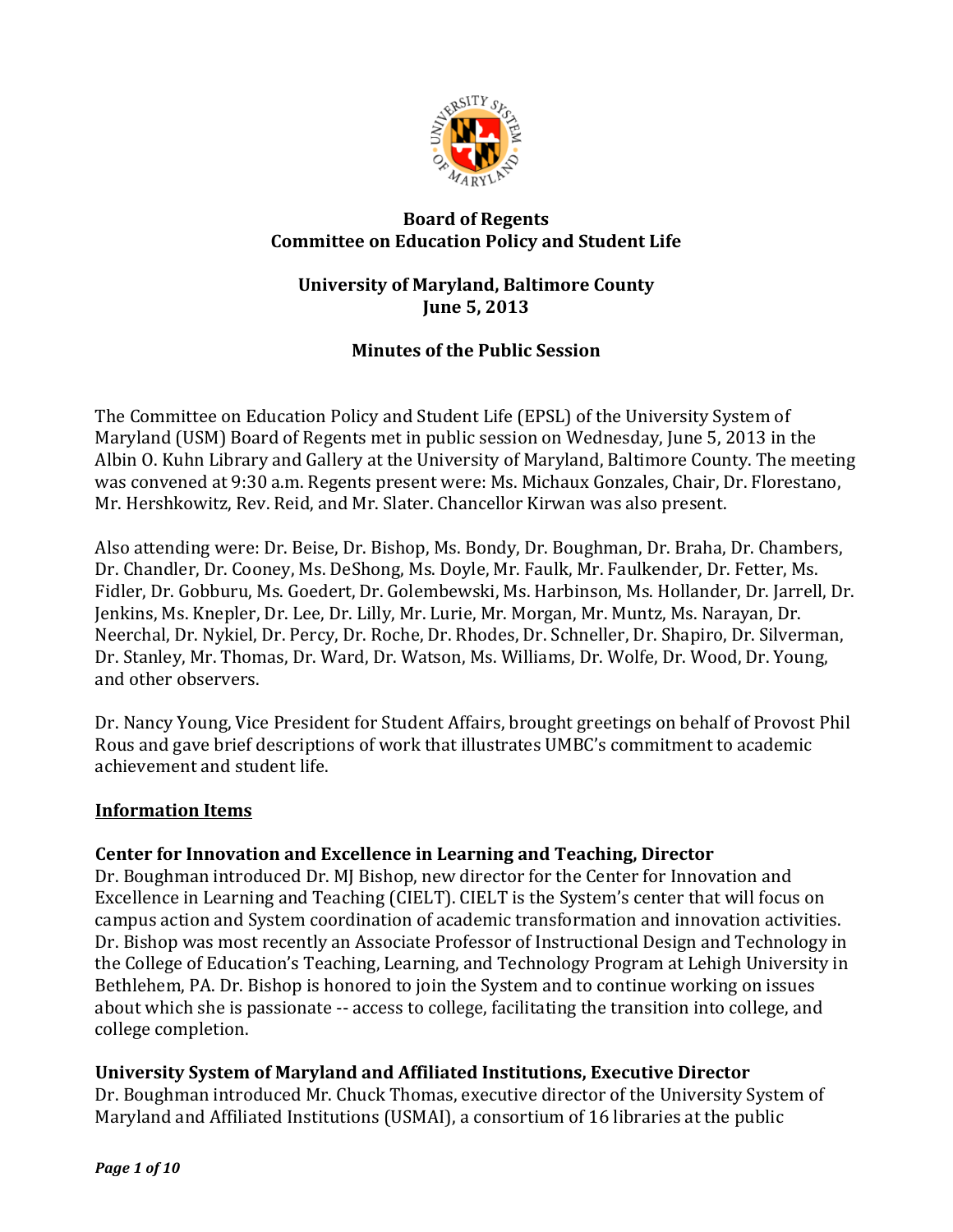universities and colleges in Maryland. USMAI's mission is to provide unified, cost effective, and creative approaches to the acquisition and sharing of information and knowledge resources across the 16 libraries. The consortium supports the shared mission of its member campuses to contribute to the intellectual and cultural growth of students, faculty, and staff. Mr. Thomas comes to the consortium with an extensive background in academic libraries and consortial services and brings an expert knowledge of emerging innovative responses to challenges facing academic libraries. Regent Florestano suggested that Mr. Thomas return next year to update the Committee on the libraries' services, activities, etc.

## **The College and Career Readiness and College Completion Act of 2013 (SB 740)**

Ms. Hollander shared that the College and Career Readiness and College Completion Act of 2013 (Senate Bill 740) was passed and has been signed by Governor O'Malley.

**Transfer of Credits**: Institutions will be required to accept at least 60 credits of transfer from a community college toward an associates degree through the development of a state-wide transfer agreement. Another element is this section of the law has to do with "Reverse Transfer."

**Near Completers:** All USM institutions will provide incentives for students who earned at least 90 credits (or 45 credits at the community college level) and left school, to return to finish their degrees.

**Degree Plans:** Every student registered in a public higher education institution must have a degree plan filed in a timely manner. Many campuses already have such a process, but Academic Affairs will work with those who do not.

**Pathways**: Each institution must develop a pathway system to establish graduation and progress benchmarks for all students within set time limits. Institutions that do not already have pathways and benchmarks and/or do not require students to consult with an advisor prior to registration, will be developing those processes.

**120-Credit Bachelor's Degrees:** USM and MHEC must maintain a listing of all bachelor's degree programs requiring more than 120 credits and must ensure that those programs meet approved exceptions.

**Dual Enrollment:** High school students dually enrolled in our institutions will not be charged tuition. Universities will bill the school district for  $75\%$  of the tuition and  $25\%$ will be "waived" by the institution of higher education.

#### **P-20 Update**

Dr. Shapiro shared highlights of USM's various P-20 (preschool through graduate school) initiatives, which integrate key priorities of the USM with the key priorities of the Governor's Office, State Legislature, and Maryland Higher Education Commission. Since P-20 issues involve cross-segmental collaborations, projects are done in partnership with K-12 schools and higher education partners at the Maryland Association of Community Colleges, Maryland Independent College and University Association, Morgan, and St. Mary's. The P-20 work is organized around the following four umbrella issues: Academic Innovation and Transformation, K-12 Teacher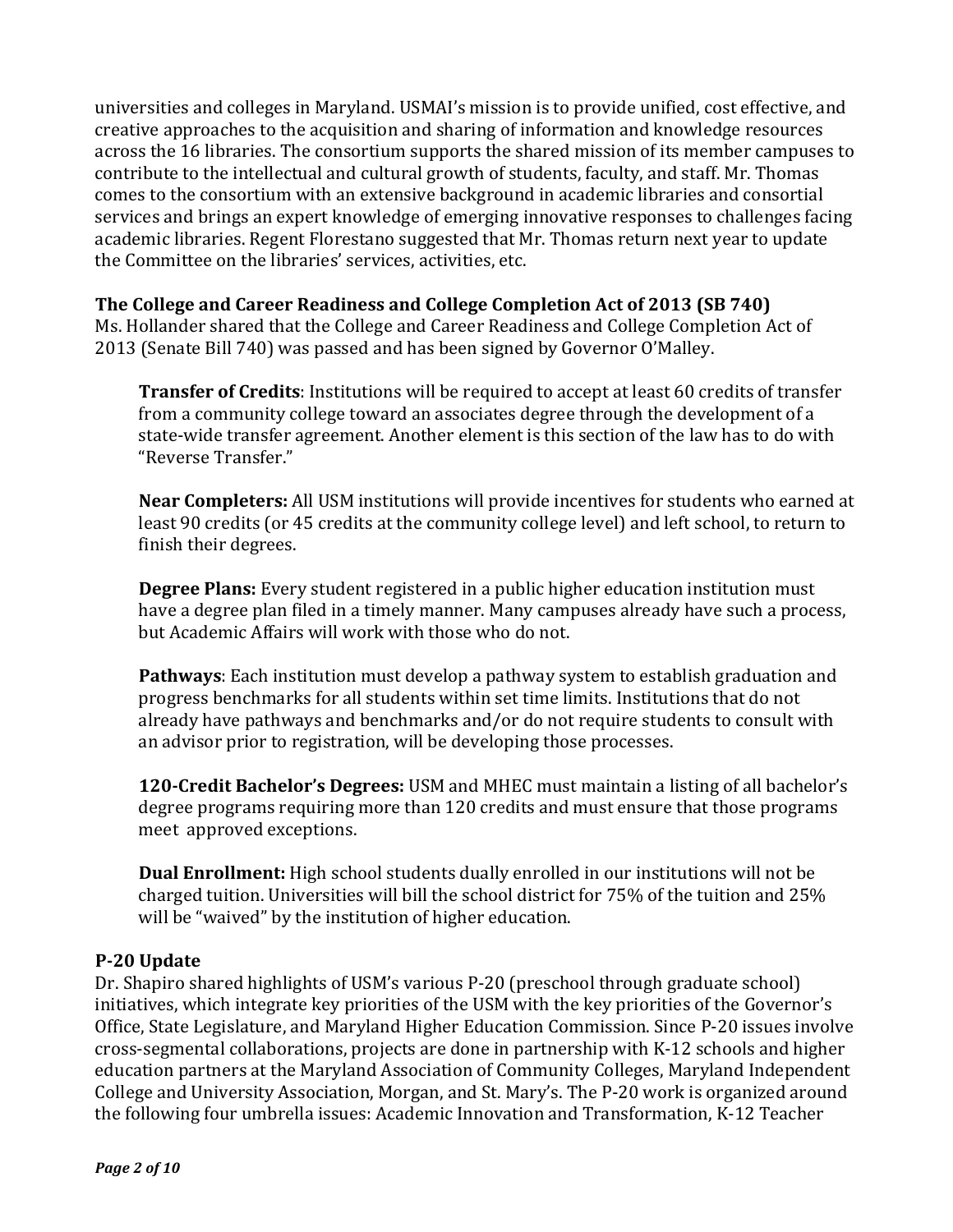Preparation, P-20 Educational Alignment, and STEM. This work is supported by state funds and is also funded by external grants totaling approximately \$23,000,000 over the last 17 years. Detailed descriptions of the P-20 initiatives are available in your packet.

In response to Regent Slater's question about the low number of students who had earned the Associate of Arts in Physics, Chancellor Kirwan shared that students who get STEM degrees often go into STEM professions, which pay more than teaching. He acknowledged the UTeach program, developed at the University of Texas, as a successful effort to help combat this problem and suggested that we begin conversations with Provost Rankin (UMCP) and colleagues at Towson who have direct insight into UTeach. Regent Florestano also suggested that we begin considering the various reasons students don't want to study science, as that is a reason for the low numbers, too.

Regent Hershkowitz suggested that an analysis of redesigned courses be done in order to more fully understand the aspects of course redesign that are leading to costs savings and begin considering how those aspects can contribute to helping us stabilize tuition.

## **2012-2013 Summary of Institutional Achievement Gap Reports**

Dr. John Wolfe presented this report which is based on six-year graduation rate changes compared to the fall 2008 cohort. Institutional progress on closing the achievement gap is considered from two categorical perspectives – gap narrowing or stabilizing and gap widening. This report indicates that the achievement gap is narrowing or stabilizing at eight institutions and widening at five institutions.

Regent Hershkowitz asked if the analysis includes students other than first-time, full-time freshmen. Although some institutions identified transfer students as one of their groups of interest, the "all student" category does not include transfer students. Chancellor has asked the USM staff to incorporate transfer student data in System reports. Finally, Dr. Kirwan suggests that Dr. Wolfe visit campuses to share the information and help the campuses make connections that could help promulgate the success of these programs.

# **Action Items**

# **Annual Progress Report on Programs of Cultural Diversity**

This report complies with statutory requirements and the Maryland Higher Education Commission guidelines. Dr. Wolfe explained that it highlights progress on efforts to:  $(1)$ increase numerical representation of traditionally underrepresented groups among students, faculty and staff, and (2) advance cultural diversity, sensitivity, and awareness among students, faculty, and staff. A salient aspect of this work is the continuing institutional assessment of the important connection between achieving cultural diversity and closing the achievement gap complemented by initiatives to address increasing minority access and participation in STEM fields. Dr. Wolfe noted that BSU, UB, UMB, UMCP, and UMUC continue to earn accolades in Diverse Issues in Higher Education for their production of higher numbers of students of color with various degrees. Dr. Wolfe highlighted selected programs but noted that each institutional report provides more details.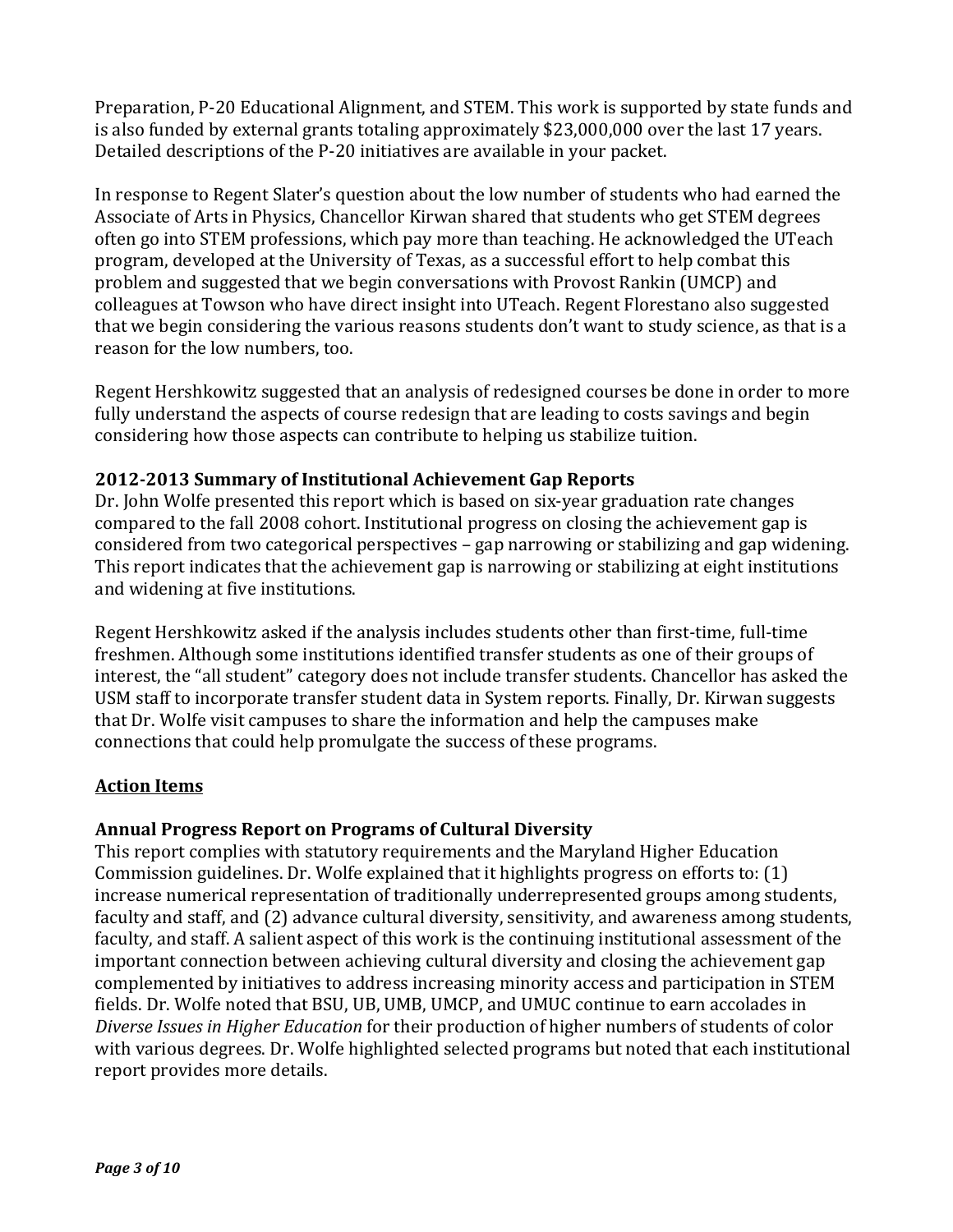Regent Florestano noted that UMES' report did not have a narrative. Dr. Wolfe indicated that they do have programs of cultural diversity, but the timing was such that their narrative could not be included. Regent Slater wondered if we should ask the legislature if this report can be submitted every other year. Regent Gonzales stated that we will add reporting requirements to the list of topics she will explore with USM staff over the summer. Regent Florestano asked if best practices could be included in the next report and other reports in the future.

The Committee unanimously recommends that the Board of Regents approve the Annual Progress Report on Programs of Cultural Diversity submitted in Spring 2013. (moved by Regent Reid; seconded by Regent Florestano).

## **USM Student Council Constitutional Amendments**

On behalf of USM Student Council president, Zachary Cohen, Regent Hershkowitz presented proposed amendments to the organization's constitution. These amendments would bring the groups' constitution in alignment with its bylaws which have already been amended.

Proposed amendments include:

- Technical and wording modifications,
- Revisions in the timing of representatives' terms to follow the fiscal year rather than the academic year, and
- Changes to officers' titles and responsibilities; these changes reflect the sometimes varying needs of undergraduate and graduate student bodies.

In response to the concerns of graduate students, USMSC proposes to create separate committees for undergraduate and graduate students and to have two vice presidents, one for undergraduates and one for graduates. They propose changing the name of the USMSC leader from chair to president for advocacy purposes, as president is the more common term in Annapolis. The proposed changes have been discussed with and approved by the Chancellor and Senior Vice Chancellor for Academic Affairs.

The Committee unanimously recommends that the Board of Regents approve the amendments to the University System of Maryland Student Council's constitution. (moved by Regent Slater; seconded by Regent Florestano).

## **USM Policy on Accident Leave for Faculty USM Policy on Sick Leave for Faculty Members**

Currently, Board Policy II-2.30 addresses both sick and accident leave for faculty. The policy was last amended in 1989, is outdated, and must be rewritten to be in alignment with statutes that have changed over the years. Separate accident and sick leave policies are being proposed. These amendments have been made in consultation with the Council on University System Presidents and the Council on University System Faculty.

Regent Slater noted that *likely* in the phrase "that would likely be compensable" on page one of the accident leave draft is inconsistent with the remainder of the accidental injury definition. USM's Ms. Joann Goedert agrees that it makes sense to delete *likely* from the definition of accidental injury. Regent Gonzales asked for a motion to amend the amendment by removing the word *likely*. (moved by Regent Reid; seconded by Regent Slater; unanimously approved).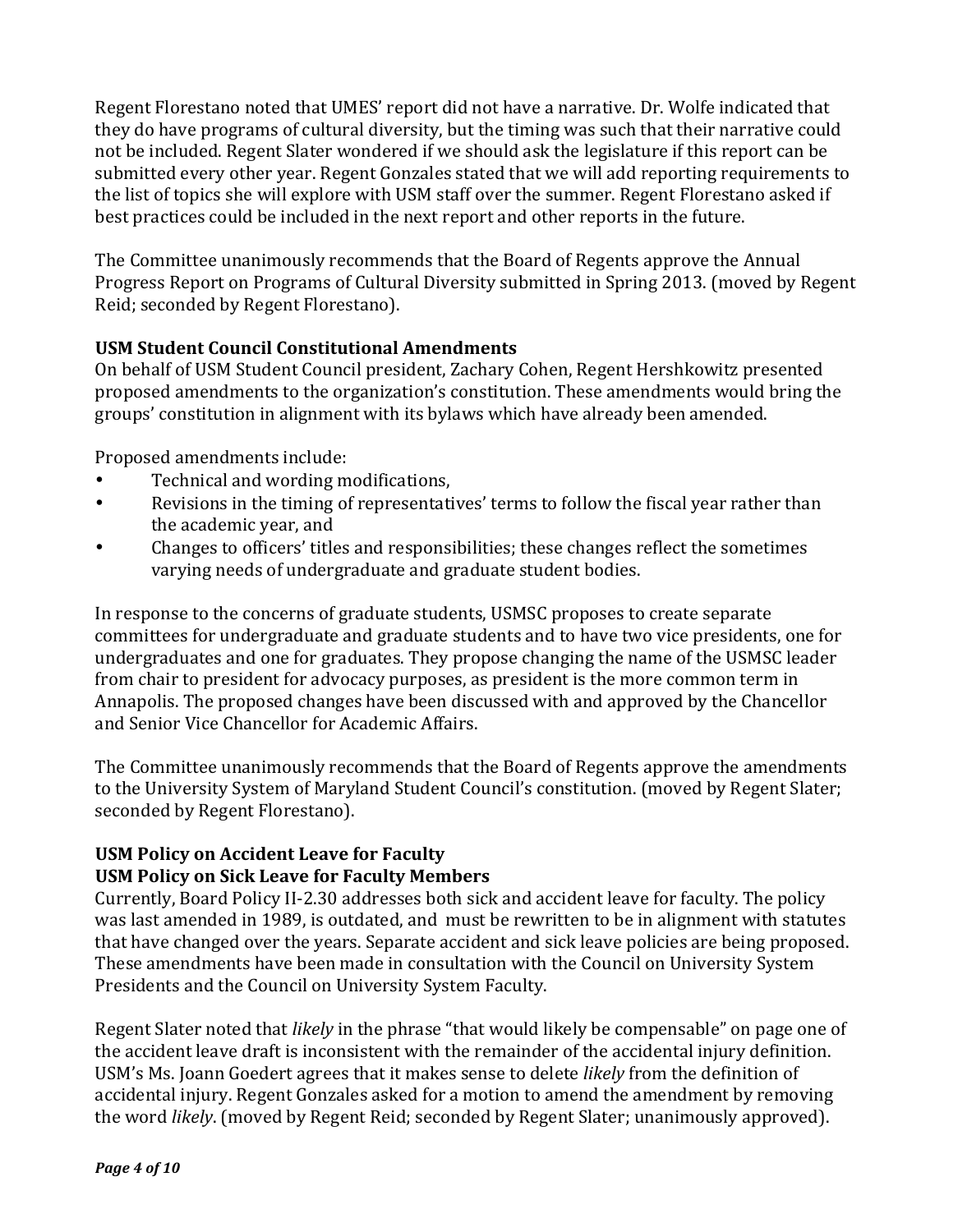Regent Florestano asked why there is no redlined version of the sick leave policy. Ms. Goedert explained that the changes were so significant and numerous that very little of the old policy survived; creating a redlined version would not have been helpful.

The Committee unanimously recommends that the Board of Regents approve the amendments to the USM Policy on Accident Leave for Faculty and the USM Policy on Sick Leave for Faculty Members. (moved by Regent Florestano; seconded by Regent Reid).

## **New Academic Program Proposals**

Regent Gonzales explained that she has been considering whether the Committee is doing all it can to approve academic programs that are likely to succeed. She announced that she will work with the USM staff to take a renewed look at the evaluation of programs and the program approval process. Regent Gonzales expects to return in September with recommendations that will help the Committee consider how to best approve and review programs.

Dr. Boughman introduced each program proposal, and institutional representatives provided additional details and responded to questions.

#### **Salisbury University: B.S. in Business Administration-Business Economics**

Salisbury currently offers an Economics track within the BS in Business Administration and a Bachelor of Arts in Economics. The proposed program will provide students with the analytical and empirical skills needed to succeed in a business environment and the ability to apply economic tools to business decisions. Students will be required to complete the core Business Administration courses and six advanced Economics courses. There are similar programs within the state, but UMES does not offer an Economics major and there have been no objections to this proposal. Dr. Bob Wood further noted that considering the numbers of students already in the Economics track and the unique population on the Eastern Shore, it is anticipated that there will be sufficient interest in the proposed program's applied focus and that enrollment will fully support the program. He considers the degree a repackaging of what is currently offered. Prompted by questions from Regent Florestano about the business market, Dr. Wood noted that the market is there and that this repackaging will make students more marketable by adding more specificity to business administration which is typically seen as a general business degree. Dr. Wood also noted that Salisbury does have a BA in Economics, but that that major includes a language requirement and has other differences from the program being proposed.

The Committee unanimously recommends that the Board of Regents approve the proposal from Salisbury University to offer the Bachelor of Science in Business Administration – Business Economics. (moved by Regent Reid; seconded by Regent Hershkowitz).

## **Salisbury University: B.S. in International Business**

The proposed program is based upon an existing, highly successful concentration in the B.S. in Business Administration program. Transitioning to a major will provide the opportunity to narrow the current broad survey of topics to focus on international curricula. This would be the only program of its kind on the Eastern Shore. Dr. Oliver Roche shared that the concentration does not meet the need or demand of employers. This program would include internship (both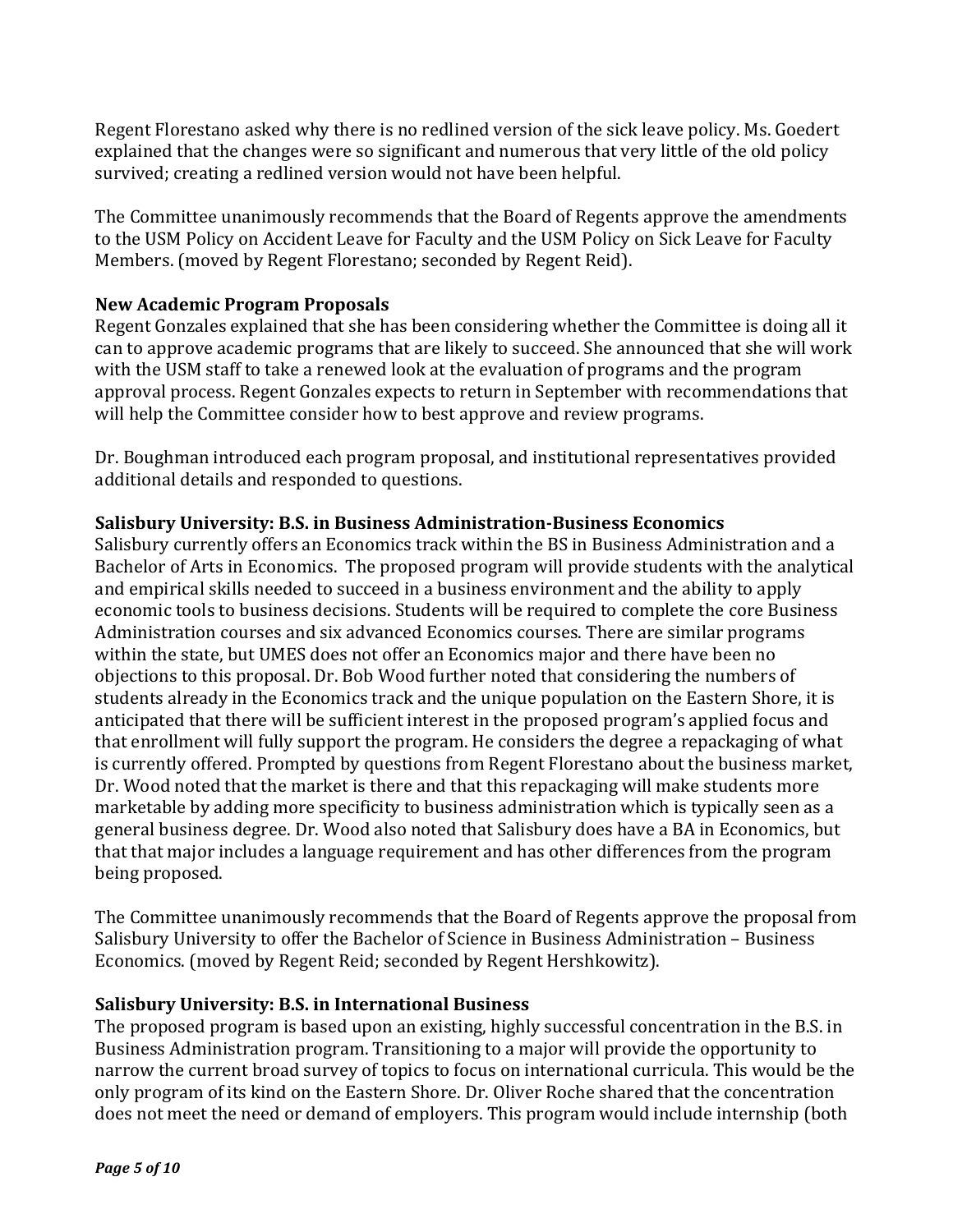study abroad and nationally with organizations dedicated to international issues) and language requirements and would better prepare students to be ready for international business experiences. Regent Gonzales asked why the study abroad component of the program could not be added to the concentration. Dr. Roche stated that the concentration allows students to get an international flavor, but the degree program would allow for more significant time and effort to explore the international issues at a deeper level. School officials have estimated enrollment at 100 based on the number of students who graduated with the concentration in 2012, 70, and the number of students enrolled in the international business concentration, approximately 100. Regent Florestano asked that the table of resources and expenditures be included in the proposal. Officials agreed to send those tables to the USM staff.

The Committee voted unanimously to recommend that the Board of Regents approve the proposal from Salisbury University to offer the Bachelor of Science in International Business. (moved by Regent Reid; seconded by Regent Hershkowitz).

## **Towson University: M.A. in Leadership in Jewish Education and Communal Service**

In 2009, Towson agreed to transfer all Baltimore Hebrew University graduate students into Towson and integrate the graduate programs into the TU curriculum. Based on recommendations stemming from a three-year internal review of these programs, Towson proposed this program which will merge two current graduate programs into one and focus on leadership. Students enrolled in this program will be immersed in academic studies, develop a comprehension of the scope of Jewish experience, and prepare to become effective Jewish educators and communal workers. The integrated program proposal will decrease overlap of coursework, streamline resources, and strengthen the foundation of leadership that was incorporated into each of the two existing master's programs. Regent Slater, noting enrollment declines, asked on what basis do officials project incremental enrollment increases. Dr. Cooney explained that they have rebranded the program and are working to create an environment in which Towson is seen as the place for this type of education. Additionally, they propose to move forward on this program because it will better align them with other Jewish graduate education programs by preparing students for jobs in various arenas, not just schools.

The Committee unanimously recommends that the Board of Regents approve the proposal from Towson University to offer the Master of Arts in Leadership in Jewish Education and Communal Services. (moved by Regent Florestano; seconded by Regent Reid).

#### **University of Baltimore: M.S. in Forensic Science-Forensic Accounting**

The proposed program is a unique collaboration with the Nanjing Audit University (NAU) in China to offer a Master's in Forensic Science – Forensic Accounting. An interdisciplinary program drawing from expertise in the University of Baltimore College of Public Affairs and the School of Criminal Justice, and the NAU, the program will provide the requisite knowledge to investigate the expanding areas of criminal activity including accounting fraud, embezzlement, corruption, bribery, money laundering, and other related illegal activities involving finances. Part of the proposed program will be offered in China and part at UB. The initial intent is to offer the program to a cohort of students from NAU. The curriculum will also be suitable for UB students with the appropriate bachelor's degree and work related experience. NAU has identified over 2,000 potential students with interest in applying for this program.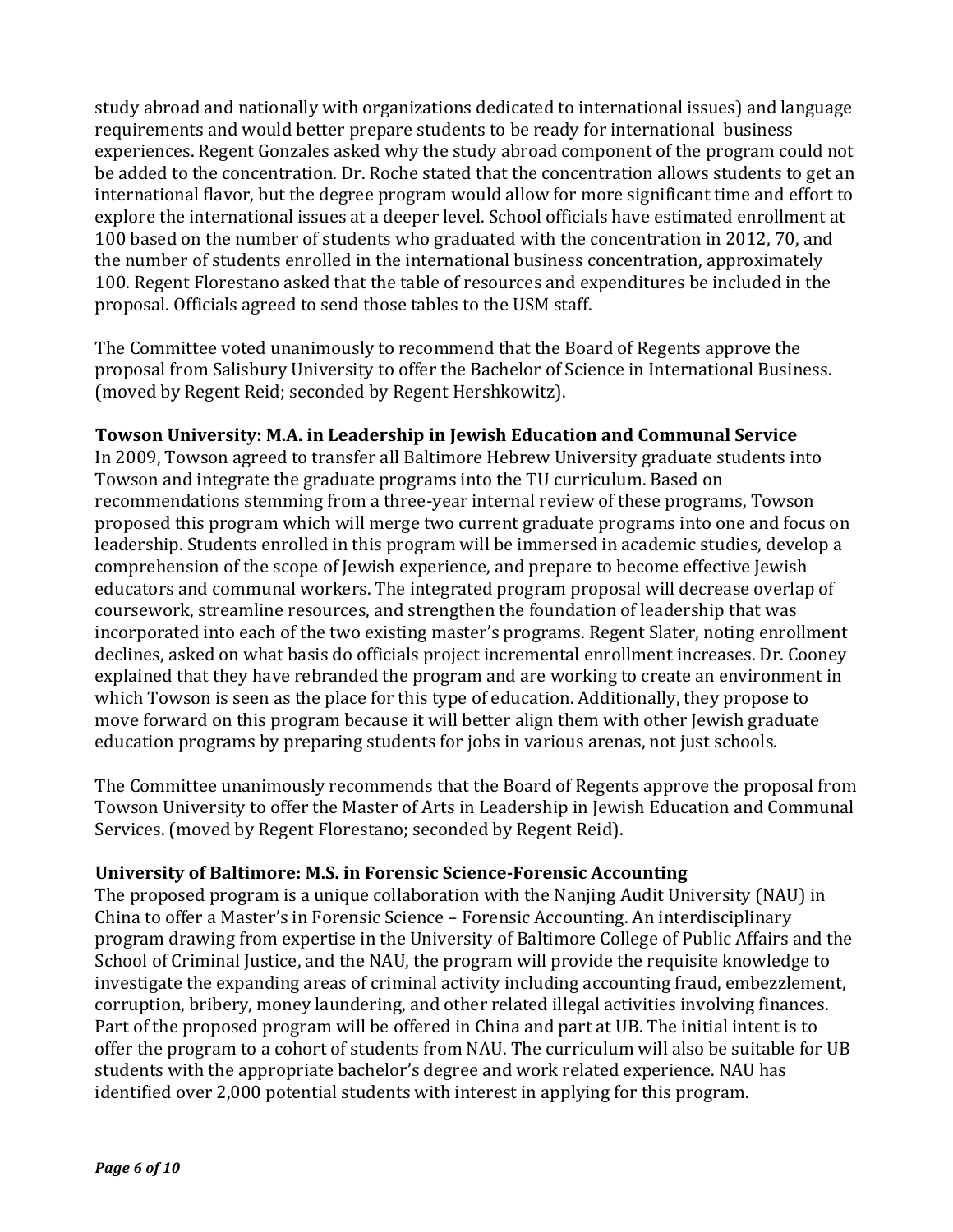Regent Gonzales asked whether this will be a worthwhile venture if China decides not to continue the partnership after a few years. Dr. Stanley believes the program will still be worthwhile, as it wouldn't take much to expand it to a degree program solely at UB, and that the forensic accounting focus is unique and in demand. Regent Slater asked what kind of guidance the Chinese students get when in the United States. Dr. Stanley stated that UB is developing an International Office to assist with visas, travel, and housing. Regent Slater also asked how will faculty travel to China be covered. Dr. Stanley stated that tuition will cover faculty salaries and travel. Since the courses are expedited, faculty would go to China in winter or summer for a limited amount of time. Dr. Shapiro asked if there is any concern about cybersecurity and hacking into sensitive United States information. Dr. Stanley explained that UB is in conversations with the federal government to make sure there are no cybersecurity issues.

The Committee unanimously recommends that the Board of Regents approve the proposal from the University of Baltimore to offer the Master's in Forensic Science - Forensic Accounting. (moved by Regent Florestano; seconded by Regent Slater).

## **University of Maryland, Baltimore: M.S. in Health Science**

The Physicians Assistant (PA) program is a post-baccalaureate program at Anne Arundel Community College (AACC). Beginning in 2020, there will be a change to terminal degree expectations for PAs, and they will be expected to have a master's degree in addition to their PA credentials. AAAC approached UMB about a partnership in which they can provide consistency and standardization of entry into the profession, reflect the rigors of the PA curriculum, and facilitate the inclusion of PAs in communities of medical education, research and health policy. The arrangement (30 credits at UMB and the balance at AACC) will help limit student debt and provides a clear pathway for students. Ms. Bondy explained that this is being driven by an accreditation issue, but that the Bureau Labor and Statistics shows a 30% increase in need for PAs. This program will help meet that need.

Mr. Slater described issues that he has noticed in his professional work that arise because PAs are not considered a credible medical source. He made a personal suggestion to the UB presenters to lobby the appropriate organizations to have PAs identified as a credible medical source. Regent Gonzales asked that the record reflect that Mr. Slater's recommendation is not connected to the work of the University System of Maryland Board of Regents and that he made the suggestion as a private citizen.

The Committee unanimously recommends that the Board of Regents approve the proposal from the University of Maryland, Baltimore to offer the Master of Science in Health Science. (moved by Regent Reid; seconded by Regent Florestano).

## **University of Maryland, Baltimore: Master's in Pharmacometrics**

Pharmacometrics is the science that quantifies drug, disease and trial information to aid efficient drug development and/or regulatory decisions. As noted in the proposal, graduates will be "uniquely prepared to bridge the gap in practical knowledge of modeling and simulation and clinical trials design and will be adept at using the state-of-the-art applications needed to make defensible drug development decisions." This program will train professionals who are in pharmaceutical companies to integrate big data that are compiled across hundreds of experiments to understand why programs fail or not to use best practices to make the process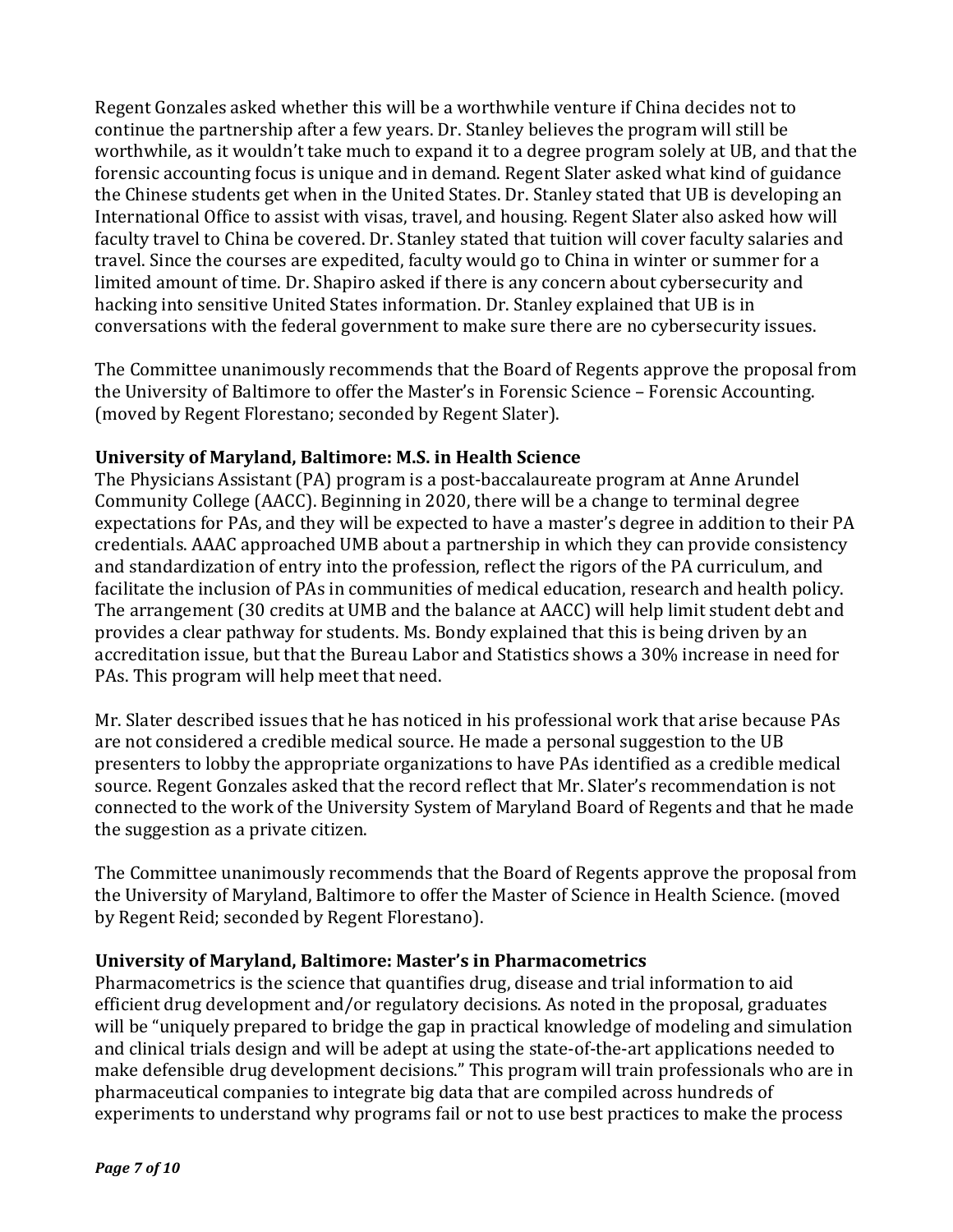better all around. This is proposed to be offered as an on-line, case-study, group project  $$ oriented program, graduates be able to more effectively interact with interdisciplinary teams and to have the benefit of a broadened exposure to international business practices. This is the first program of its kind in the world.

The Committee unanimously recommends that the Board of Regents approve the proposal from the University of Maryland, Baltimore to offer the Master's in Pharmacometrics. (moved Regent Reid; seconded by Regent Florestano).

## **University of Maryland, Baltimore: Post-Baccalaureate Certificate in Research Ethics**

The proposed certificate program will provide students with an understanding of human subjects research regulations and their historical foundations, an in-depth understanding of ethical principles that govern research, and the skills needed to analyze ethical issues that arise in the conduct of research. The program will be targeted to enrolled master's and doctoral students at UMB who conduct human subjects research and to in-state and out-of-state adult members of the workforce who are involved in different aspects of the research enterprise, including those who serve on institutional review boards. The program will utilize distance learning technologies and is designed to meet the needs of working professionals. This certificate program will fill a void in advanced education in research ethics for current students and related iobs, which Dr. Joga Gobburu expects to grow over the vears. This certificate program will also enhance inter-professional interaction at UMB. Regent Florestano asked Regent Gonzales to consider, with USM staff, if it is necessary to bring a 12-credit certificate program before the Committee for approval.

The Committee unanimously recommends that the Board of Regents approve the proposal from the University of Maryland, Baltimore to offer the Post-Baccalaureate Certificate in Research Ethics. (moved by Regent Florestano; seconded by Regent Reid).

# **University of Maryland, College Park: M.S. in Finance**

Students interested in Finance currently pursue a M.S. in Business with a Finance (MSBF) concentration. The University is proposing to offer a M.S. in Finance to replace the MSBF. This new title will better articulate graduates' credentials and make them more competitive in international markets where the degree in Finance is more common. Drs. Fetter and Faulkender explained that this is essentially a change in the name of the degree and a move from a concentration to a freestanding degree. The curriculum and locations (UMCP and the Department of Commerce building) will remain the same. They also offered that there are more than 1,000 applications for 180 slots, so although UB, Johns Hopkins, and Loyola offer a M.S. in Finance, there should be no harm to the other institutions' programs.

The Committee unanimously recommends that the Board of Regents approve the proposal from the University of Maryland, College Park to offer the Master of Finance. (moved by Regent Reid; seconded by Regent Florestano)

## **University of Maryland Eastern Shore: B.S. in Marketing**

Dr. Ron Nykiel shared that the university's review of academic programs identified that a marketing degree was needed in the School of Business, as they continue to see a demand for marketing now pursued through a concentration in the Business Administration program.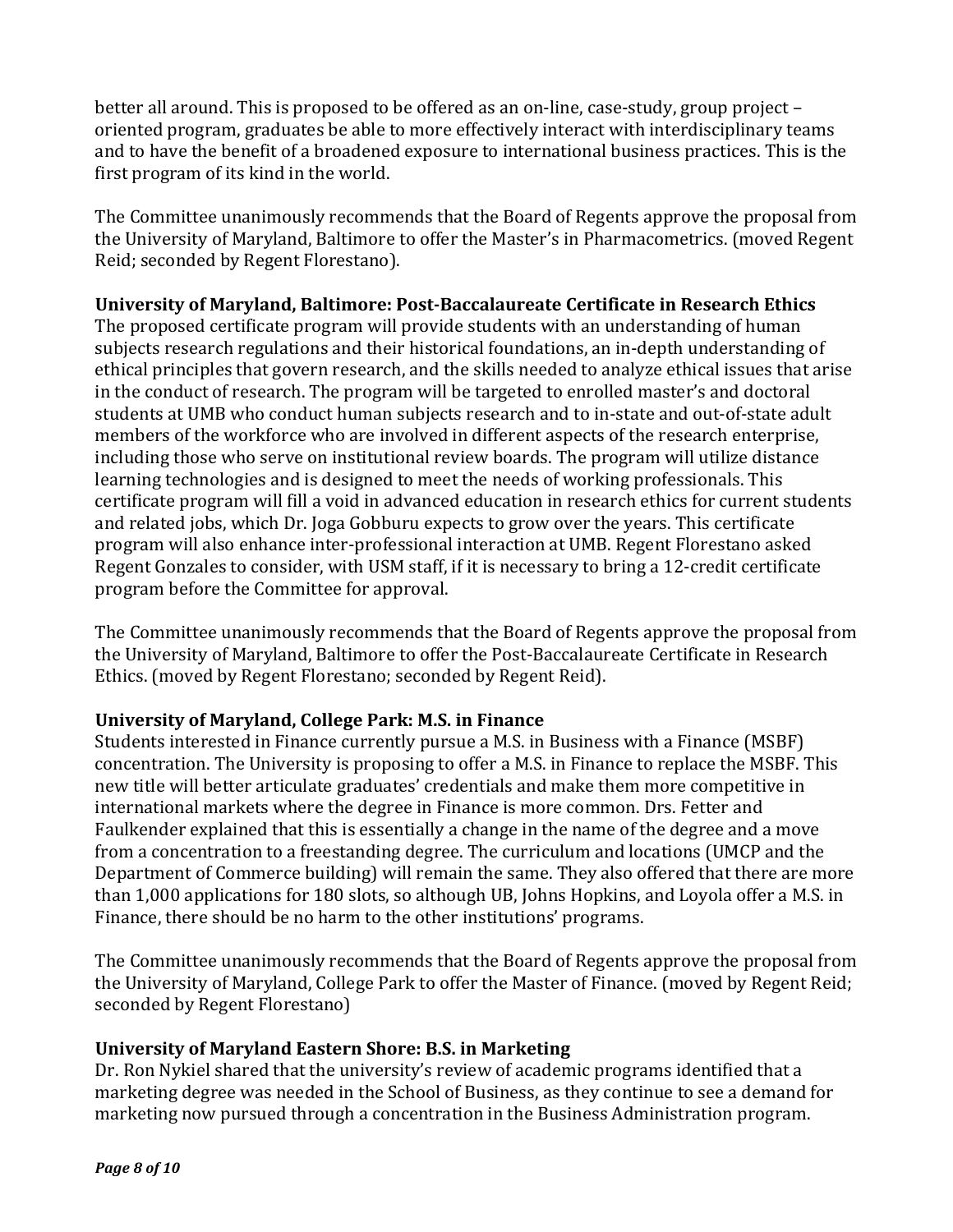Additionally, marketing degrees are a hallmark of business schools around the country. The existing marketing concentration forms the foundation for the proposed B.S. in Marketing. Currently, 64 students are enrolled with 19 of those at the senior level. It is anticipated that, if approved, the program enrollment will increase and graduate 25 students per year. The Maryland Department of Labor, Licensing and Regulation's 2010-2020 occupational projections show there is a need for this degree. They project that 4,175 marketing professionals will be needed during that time period. The marketing major combined with AACSB accreditation will provide positive entry credentials for graduates.

The Committee unanimously recommends that the Board of Regents approve the proposal from the University of Maryland Eastern Shore to offer the Bachelor of Science in Marketing. (moved by Regent Slater; seconded by Regent Hershkowitz)

## **University of Maryland Eastern Shore: B.S. in Finance**

Currently, students interested in finance complete a concentration within a business degree program. Students who pursue this proposed program will receive more specified training in finance. As noted above, the need for the degree resulted from an internal review of programs and will bring UMES' business school in line with business schools across the country. The branding associated with the finance major combined with AACSB accreditation will provide positive entry credentials for the program's graduates. Graduates are expected to provide leadership in minority business development that will benefit the State in the near and long terms. The Bachelor of Science in Finance was included under the USM Strategic Plan 2020. Based on state government projections and interest in the concentration shown over the last several years, UMES expects there to be steady interest in the program. Since the concentration started, 35 students have graduated with the finance concentration. UMES anticipates that in five years, the number of graduates will grow to 20 students per year. There are currently  $26$ students enrolled at all levels, with 10 seniors. Furthermore, based on the Maryland Department of Labor, Licensing and Regulation's 2010-2020 occupational projections, it is estimated that 28,270 finance professionals will be needed.

The Committee unanimously recommends that the Board of Regents approve the proposal from the University of Maryland Eastern Shore to offer the Bachelor of Science in Finance. (moved by Regent Hershkowitz; seconded by Regent Florestano).

## **University of Maryland Eastern Shore: B.A. in Jazz and Popular Music**

Currently, UMES offers a BA in Music Education as its only music degree. This degree will broaden the scope of possibilities for students, as it is a performance degree, not an education degree. This will be UMES' first performance degree. The Jazz and Popular Music Studies Program will prepare competent, professional musicians for careers in the many fields associated with jazz and popular music performance. Graduates will be prepared for immediate careers or graduate school in the fields of jazz and popular music performance, arranging, composing, producing, teaching, and other areas in both entertainment and corporate America. There is a good market for the degree, and the program has been designed with input from the National Association of Schools of Music.

The degree requires over 120 credits, but the program is designed to be aligned accreditation requirements. Regent Florestano asked if the program could be structured with 120 credits or